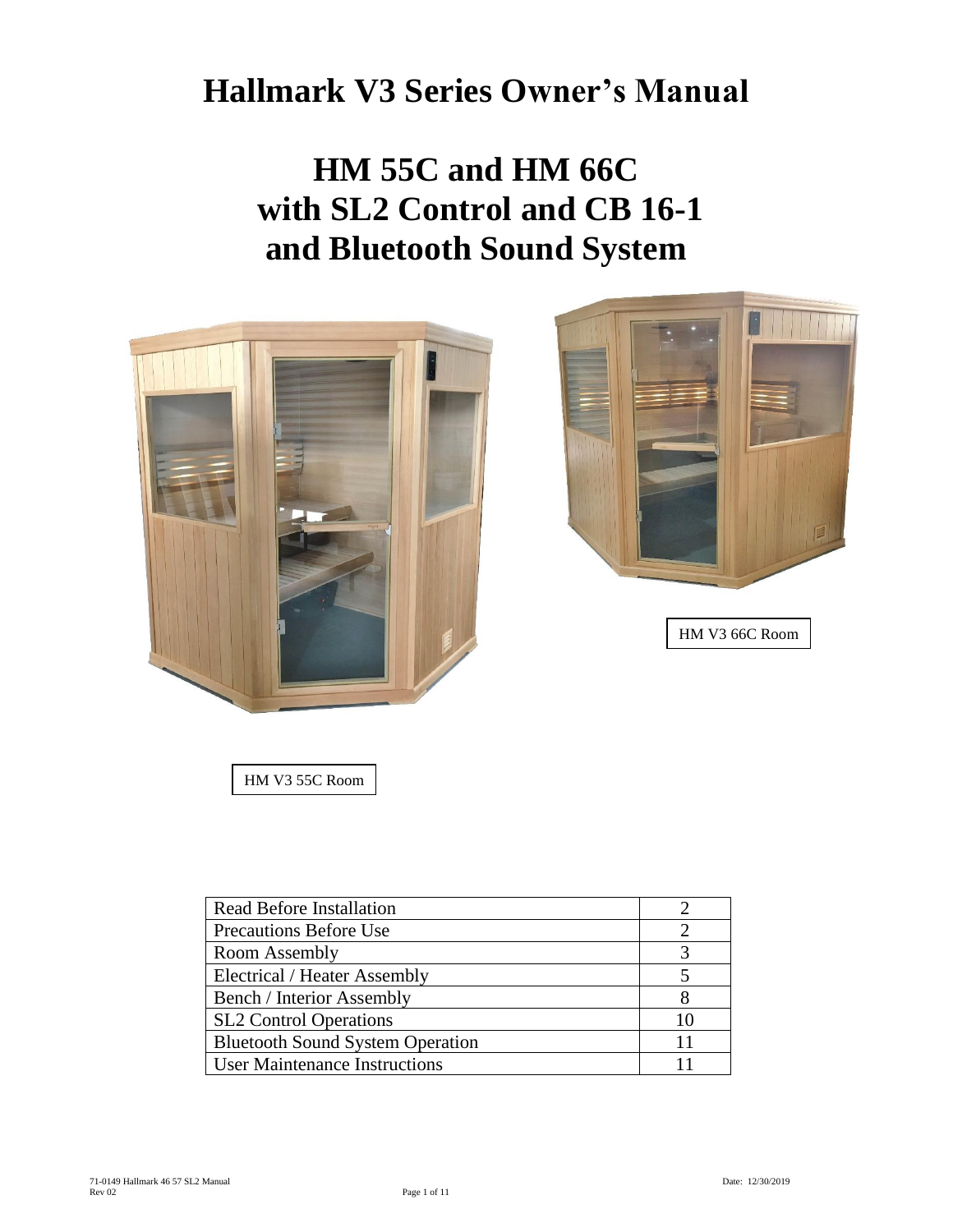### **READ BEFORE INSTALLATION**

#### **Read all instructions carefully before installation including instructions packaged separately with the sauna heater. Please leave all instructions and warranty with the owner.**

**WARNING:** When using electrical sauna heaters and associated sauna products, basic precautions must be followed, including the following:

1. Grounding is required.

NOTE: A GFCI (Ground Fault Interrupt Circuit) device is not required by ETL. A GFCI may be installed if required by local codes but will nuisance trip during use of the product. - CAUTION: Loose wire connections can cause heat damage to wires, terminal blocks and other components and may void the warranty.

- 2. No electrical receptacle shall be installed in the sauna room.
- 3. Do not tamper with the door or install a latching or locking system. Malfunction of which may cause entrapment inside the heated room.
- 4. Do not block ventilation openings. Vents must be kept free of obstruction so proper airflow is maintained in the sauna room. Do not stack anything in front of the vents or push the back of the room up tight to a wall surface.

## **PRECAUTIONS BEFORE USE**

WARNING: Prolonged exposure to elevated temperatures is capable of inducing hyperthermia. Hyperthermia occurs when the internal temperature of the body reaches several degrees above the normal body temperature of 98.6°F. The symptoms of hyperthermia include an increase in the normal temperature of the body, dizziness, lethargy, drowsiness, and fainting. The effects of the hyperthermia include failure to perceive heat, unawareness of impending hazard, fetal damage in pregnant women, physical inability to exit the room and unconsciousness.

**WARNING:** The use of alcohol, drugs, or medication is capable of greatly increasing the risk of fatal hyperthermia.

**CAUTION FIRE HAZARD:** Do not use the sauna room for drying clothes, bathing suits, etc. Do not hang towels above the heater or place any object, other than the rocks supplied, in the heater. If any darkening of the wall around the heater is noticed, discontinue sauna use immediately.

### **HARDWARE INCLUDED (See Room for specific list)**

| <b>HM 55C Description</b> | Location                | <b>Quantity</b> |
|---------------------------|-------------------------|-----------------|
|                           | <b>Heater Guard</b>     |                 |
| Phillips Screw (M3x30mm)  | <b>Back Rest</b>        | 10              |
| Wood Caps                 | <b>Visual Locations</b> | 16              |
| <b>Torq Screw</b>         | Door Handle             |                 |

| <b>HM 66C Description</b> | Location                | Quantity |
|---------------------------|-------------------------|----------|
| Phillips Screw (M3x30mm)  | <b>Heater Guard</b>     |          |
|                           | <b>Back Rest</b>        | 14       |
| Wood Caps                 | <b>Visual Locations</b> | 23       |
| <b>Torq Screw</b>         | Door Handle             |          |
| Carriage Bolt (M8x50 mm)  | <b>Benches</b>          |          |
| Screw $(M3.5x50$ mm)      | Arm Rest Screw          |          |

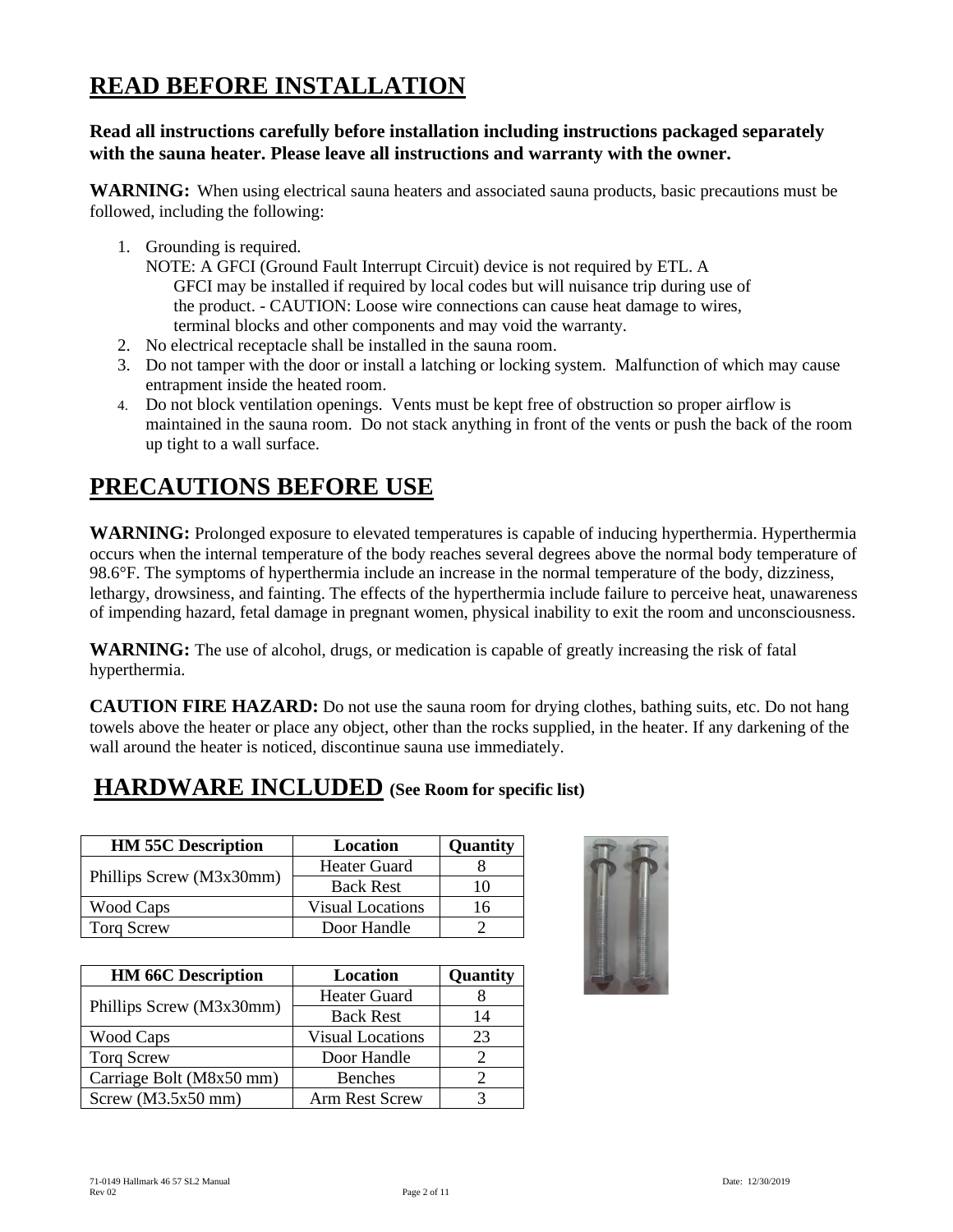### **ROOM ASSEMBLY**

#### **The Hallmark Series is for Interior Installation Only.**

#### **The sauna rooms come in different sizes. These instructions are only for the 4x6 and 5x7 Hallmark Series rooms.**

- Each panel is heavy. Be careful to avoid injury when installing, especially the top panel.
- Two adults are required for the installation of sauna room.
- There is a pin or a slot on the sides of each panel, which will be installed correspondently with one pin to one slot in the following way when installing:
	- o The panel with pin should be lifted about 1 inch (2 cm) higher than the panel with the slot (Refer to Picture 1).
	- $\circ$  Place the panel with the pin against the panel with the slot (Refer to Picture 2), and then slide the panel with the pin down until the two panels are equal in height (Refer to Picture 3).
	- o If they are not equal in height or there is an obvious gap between the two panels, that means they are not properly attached, and you should try again.



Typical room installation is as follows:

- 1. Place floor/base panel on level surface. If not even, shim the base panel until level
- 2. Place back right wall panel on floor/base panel
- 3. Place right wall panel on floor/base panel then interlock to back panel
- 4. Place left back wall panel on floor/base panel and interlock to right back panel
- 5. Place left wall panel on floor/base panel and interlock to back left panel
- 6. Place right front wall panel on floor/base panel and interlock with right side wall
- 7. Place ceiling on top of all wall panels
- 8. Install electrical connections
- 9. Install benches
- 10. Install glass window and door

*Note: The vents must be kept free from any obstruction so proper airflow is maintained in the sauna room. Do not stack anything in front of the vents or push the room wall with vents up tight to a wall surface.*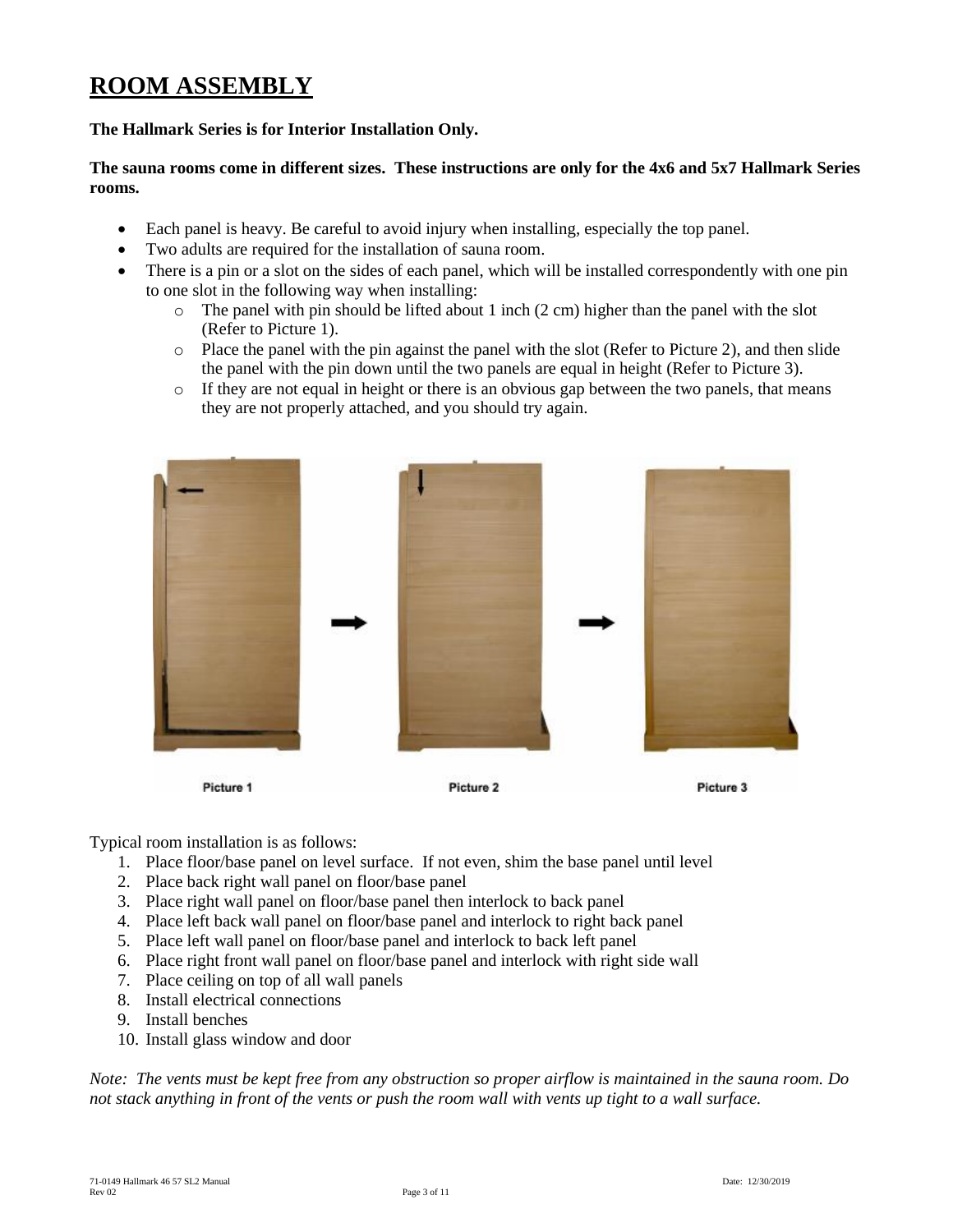# **ROOM ASSEMBLY (CONT.)**

1. Place the floor panel in the desired location on a level surface

*Note: The floor panel must be level before installing wall and ceiling panels. If the surface is not level, you may need to shim the bottom panel to get level.*

2. Interlock the left back panel and right back panel together.

- 3. Interlock the left front panel and the left back panel. Interlock the right front panel and the right back panel.
- 4. Place door panel in room and latch to front panels.
- 5. Place the ceiling panel on the wall panels. \*Make sure trim of the top panel fits completely around the walls.

*Note: Make sure the connection wires from the front right wall and back wall panel protrude through the hole of the ceiling panel.*

6. Connect the wires in the ceiling panels accessed via flip-up panel as shown above. There are three access doors. Back Wall and Front Right Wall.





*Note: Match each wire connection to the similar corresponding connector type.*







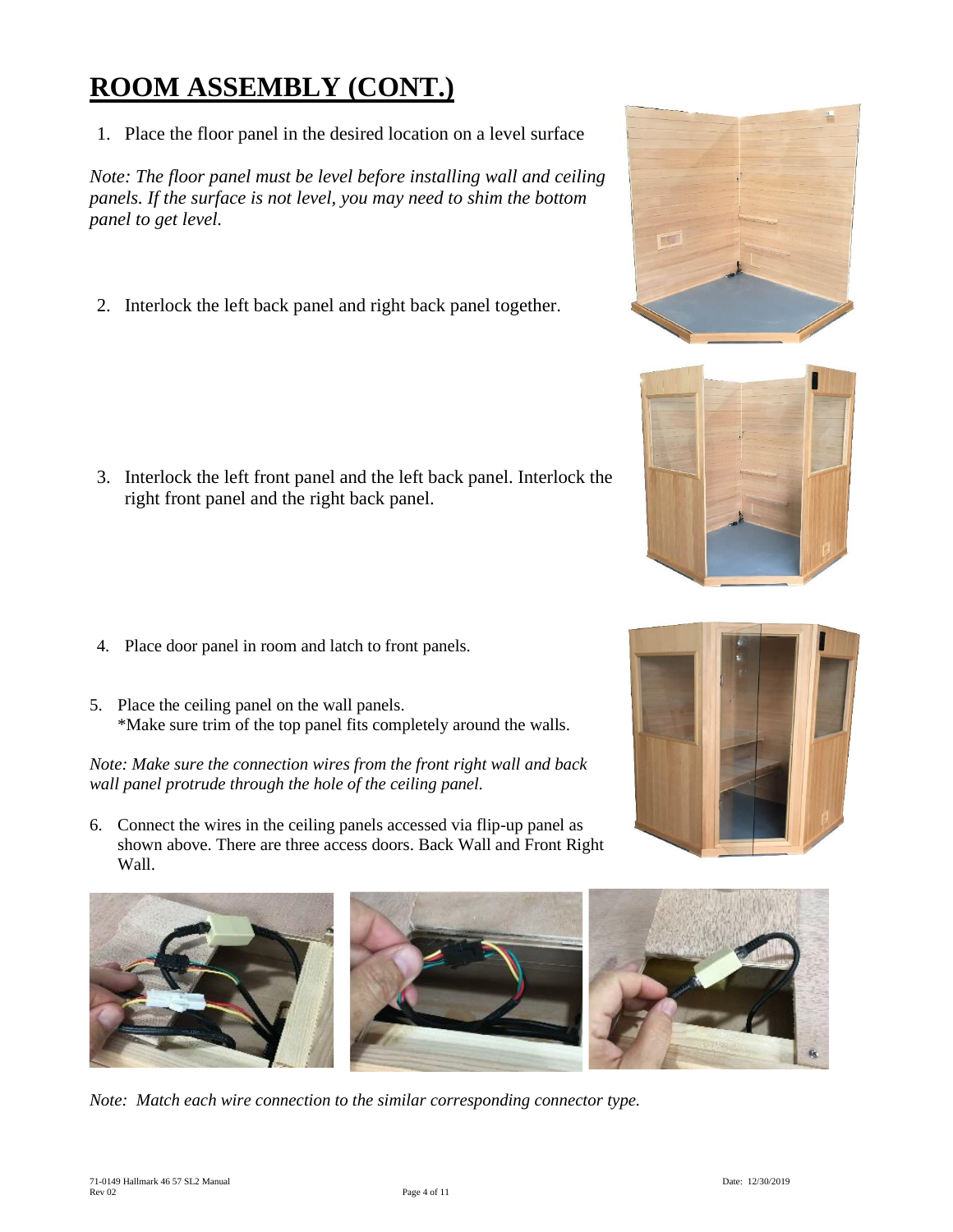## **ELECTRICAL / HEATER ASSEMBLY**

7. Place CB Box on the floor for easy access. Remove the cover to access the electrical connections.





8. Connect all the quick connections according to the picture and installation manual into the CB Box.

*Note: All the low voltage connections have unique connectors.*

- 1- Bluetooth Power (3 pin from wall)
- 2- Room Temp Sensor (4 pin from wall)
- 3- High Limit (2 pin from heater)
- 4- Control (RJ 11 from wall)
- 5- Lights (RJ 45 from wall)
- 9. Lay the heater on its back and remove the two #8 screws on the lower side of the heater to remove the lower portion of the heater. (save screws for reinstallation)
- 10. Install the strain relief clamp as shown, about 2.5" from the end of the black rubber insulation. Remove the retaining nut for later installation in heater. Tighten the two clamp screws securely so that the strain relief does not slide on the cable.
- 11. Insert the cable into the open hole on the bottom of the electrical enclosure and secure using the retaining nut from the first step. Tighten nut to prevent the strain relief from moving.
- 12. Insert the black, white and green wires into the terminal block as shown. Tighten the screws securely (approximately 18 in/lbs.)

 $Green = ground$ White  $=$  Terminal 2 (hot)  $Black = Terminal 4 (hot)$ 



Remove Screws



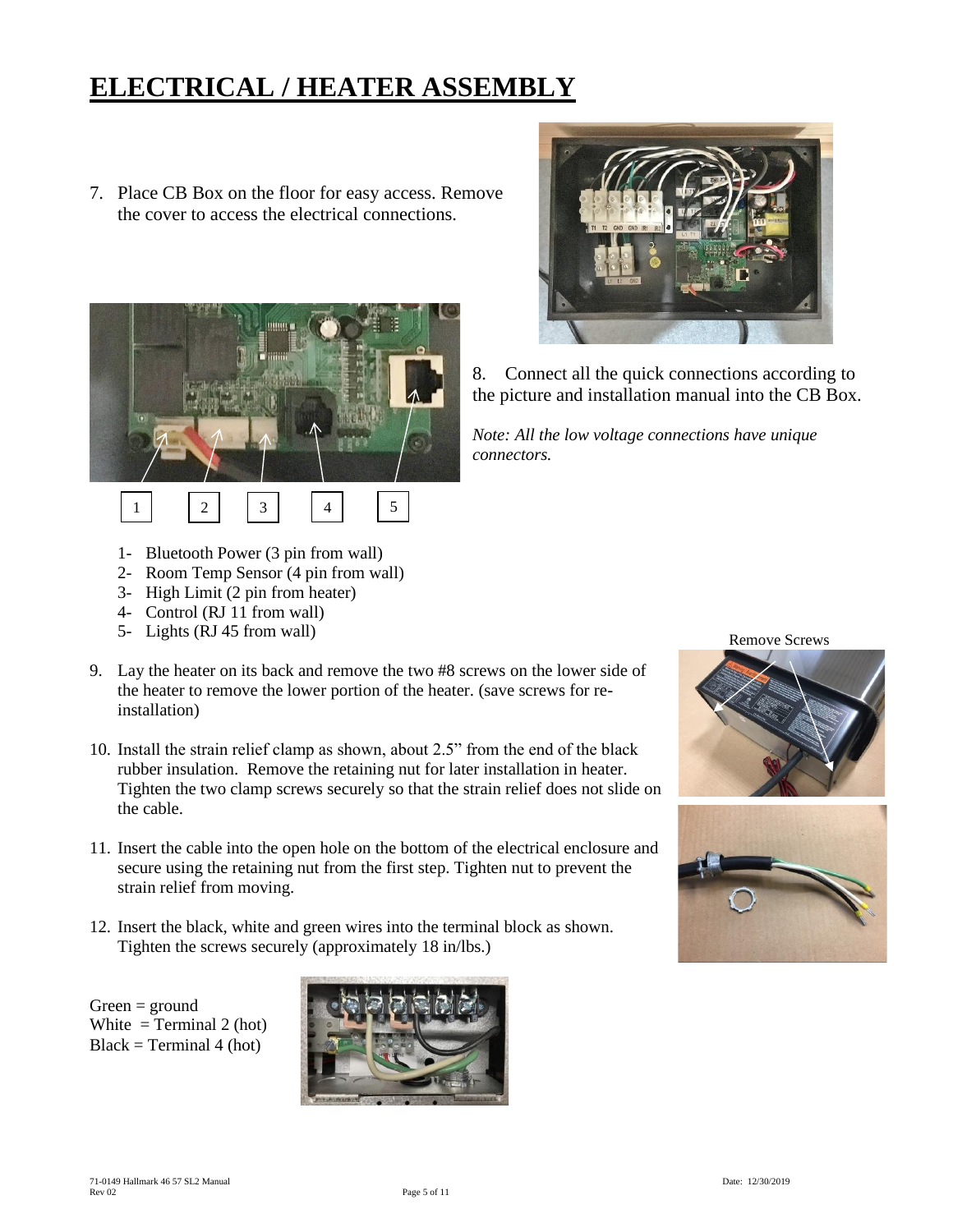13. Determine power requirements and wire size needed based on the room model.

| Room      | $\mathbf{k}$ W<br><b>Sauna Heater</b> |     |              | Sauna      | <b>WIRE SIZE</b> |                               |                                   |
|-----------|---------------------------------------|-----|--------------|------------|------------------|-------------------------------|-----------------------------------|
|           |                                       |     | <b>Phase</b> | <b>VAC</b> | Amps             | <b>Power Supply to CB Box</b> | <b>CB Box to Tradional Heater</b> |
| HM<br>55C | Designer 4.5                          | 4.5 |              | 240        | 18.8             | $2\#10AWG + GR$               | $2\#10AWG + GR$                   |
| HM<br>66C | Designer 6.0                          | 6.0 |              | 240        | 25.0             | $2\#10AWG + GR$               | $2\#10AWG + GR$                   |

*NOTE: All installation and service to this equipment should be performed by qualified licensed personnel in accordance with local and national codes.*

*NOTE: A GFCI (Ground Fault Interrupt Circuit) device is not required by NEC. A GFCI may be installed if required by local codes but will nuisance trip during use of the product.* 

#### *CAUTION: Loose wire connections can cause heat damage to wires, terminal blocks and other components and may void the warranty.*

- 14. Connect wires from building electrical supply to the lower terminal block labeled L1, L2, and Gnd. (Building wire is not supplied)
- 15. Connect wires from the heater to upper terminal block labeled T1, T2, and Gnd to the sauna heater.
- 16. Mount the CB Box to the right wall with 4 screws provided by locating the lower left corner of the box to wood corner trim on wall.







17. Place cover on CB Box with the four screws provided.

18. Hang heater on front wall. The wall is labeled and predrilled for the top lag screws from the sauna heater hardware.

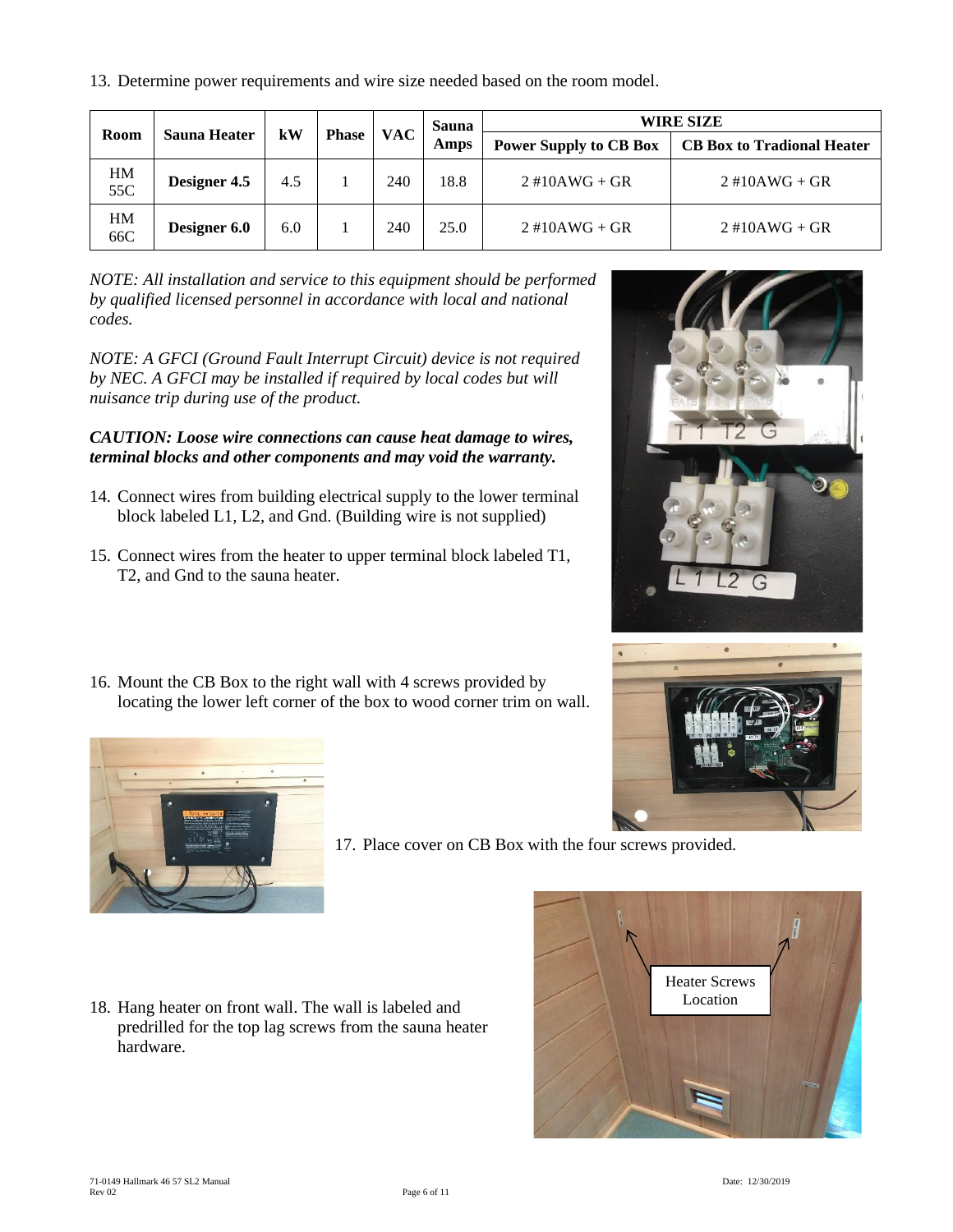- 19. Assemble and install the wood heater guard around the sauna heater using the 1 1/8" screws provided. The heater guard location is marked on both walls with a label. Place the bottom of the heater guard to cover the label on the walls and secure into location.
- 20. Ensure all electrical connections are secure and safe.
- 21. Apply power to the CB box and ensure the control lights up and is active. See Controls Section of Operation information.



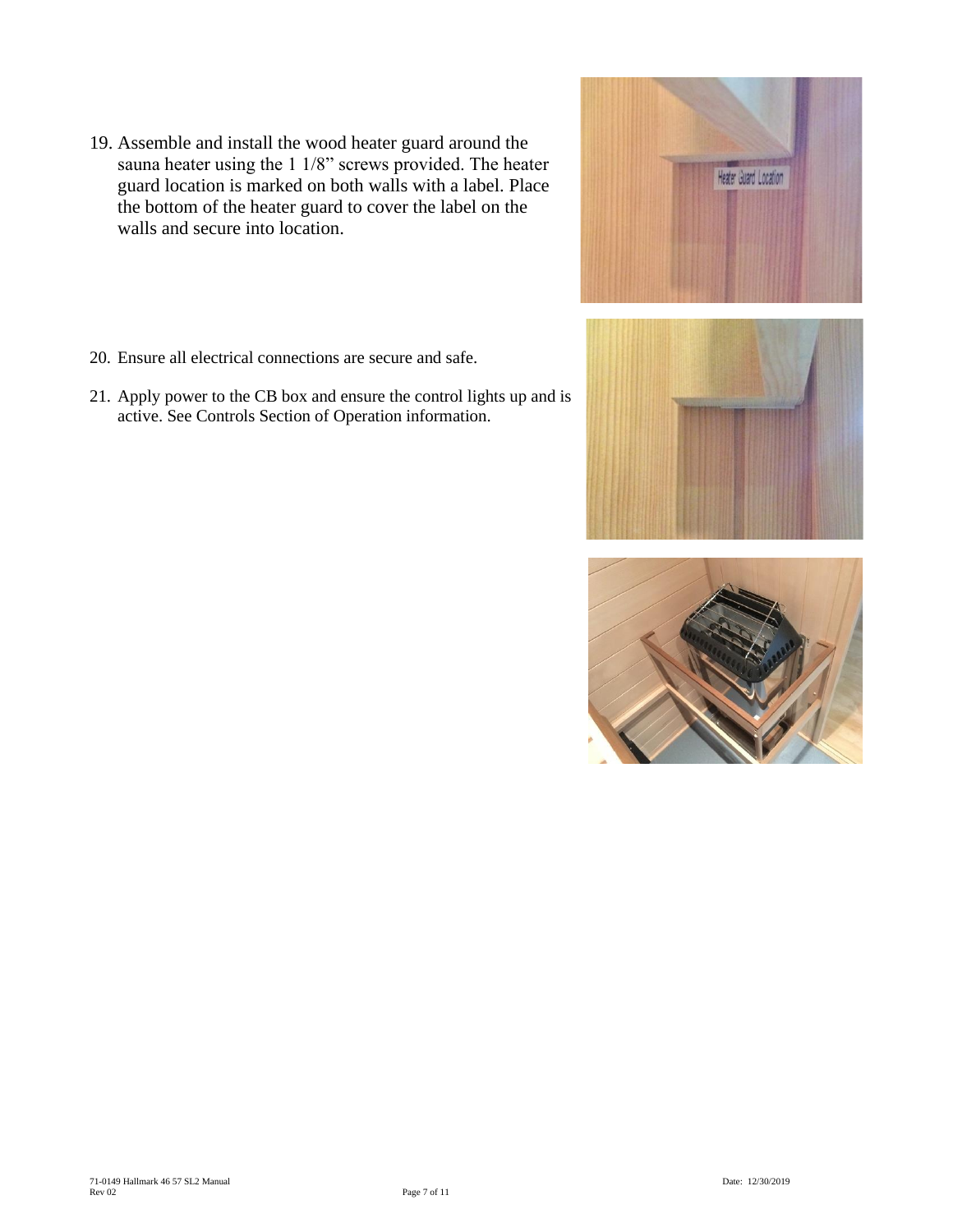## **BENCH / INTERIOR ASSEMBLY**

22. Bench Supports are pre-installed on each wall.





- 23. HM 55C bench system has two benches
	- a. Place the lower bench along the wall spanning from left wall to right wall.
	- b. Place the upper bench along the wall spanning from left wall to right wall. The upper bench is deeper
- 24. HM 66C bench systems have three benches. (Upper Main Bench, Upper Return Bench, and Lower Main Bench)
	- c. Place the lower bench along the wall spanning from left wall to right wall.
	- d. The upper main bench spans from the left wall to right wall.
	- e. Secure the armrest to the wall with screws.
	- f. The shorter upper return bench butts up to the main upper bench to the armrest support near front wall. (See photos below for HM 66C layout)
	- g. Install carriage bolts provided from the short bench into the primary bench and tighten the nuts on the bolts.



HM 66C Bench Support – Return bench has an armrest support.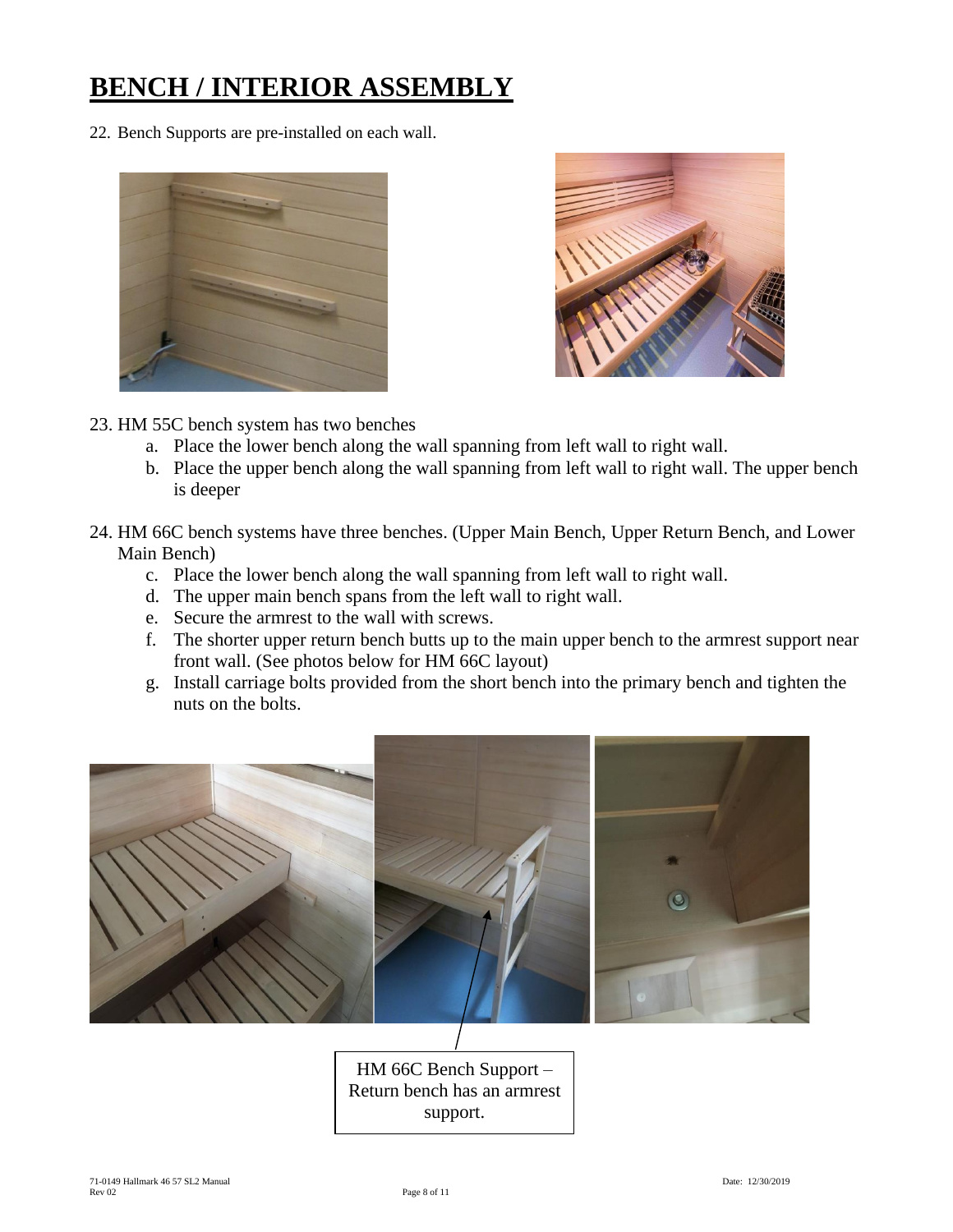25. Place back rest on top bench and connect the lighting from the right edge of the back to the back rest.

*Note: Test lights before mounting the back rest.*





26. Install the backrests above the upper benches according to the predrilled holes, using the 1 1/8" Philips screws provided.

*Note: Be sure to install at the same level to ensure a well-balanced look.*

#### **Hallmark 66C**

27. Connect the wires from the left end of the main backrest and connect it to the return backrest and then mount the backrest.

*Note: Test lights before mounting the back rest.*

28. Secure back rests behind the benches.

*Note: Holes are predrilled for locations.*

- 29. Ensure the ceiling is all the way down and flat. Turn the wood ceiling cam locks to secure the ceiling into place.
- 30. Install door handle with Torq tip screws provided.

*Note: The finished handle goes on the outside of room.*



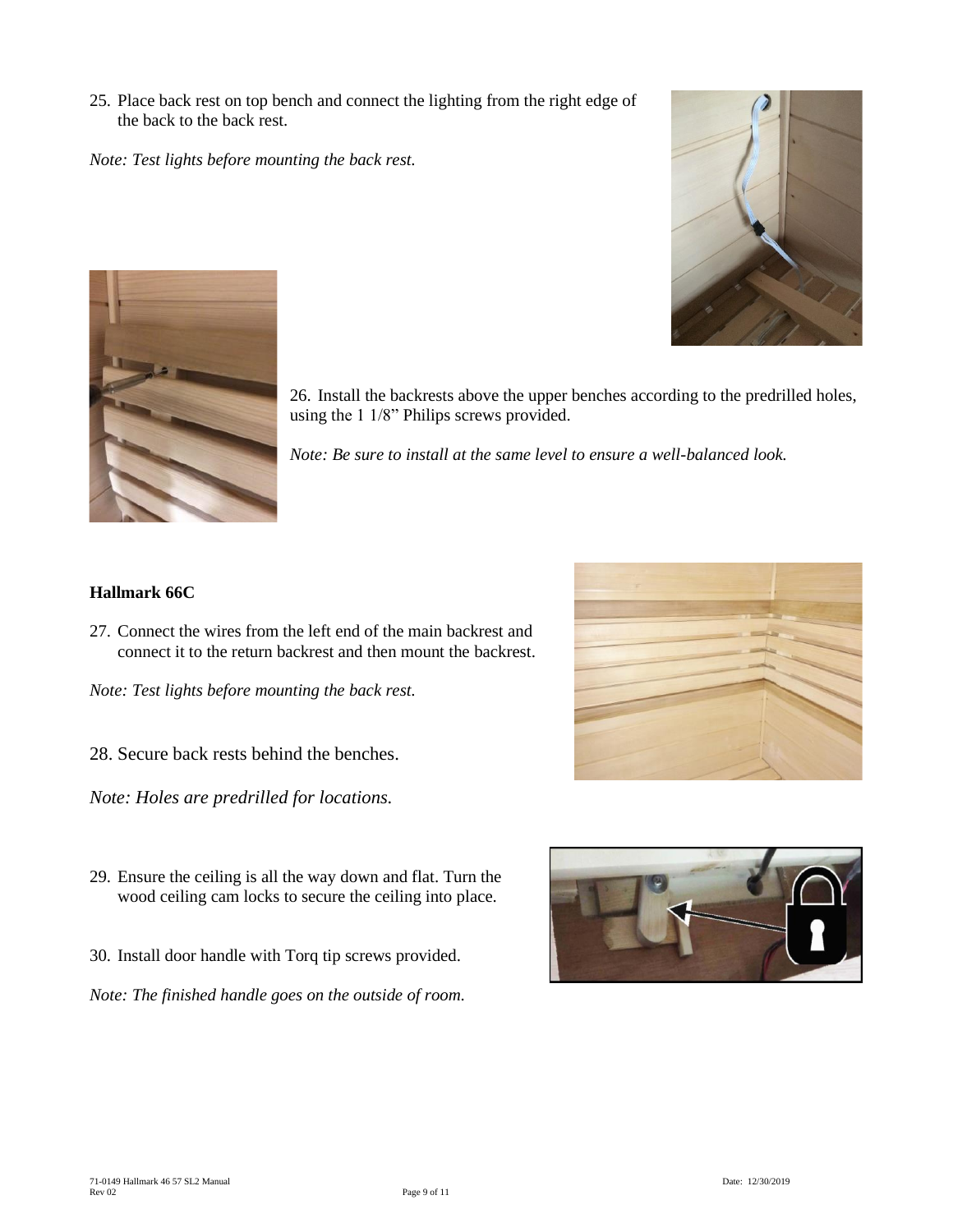## **SL2 (SaunaLogic 2) Control Operation**

#### **Operating Instructions for Heater**

Default settings for temperature are preset to 194°F, the bath time is set to 60 minutes and 0-minute delay to start to heat. These settings are adjustable (as described below) from 119°F to 194°F. Length of sauna can be set from 0 to 60 minutes. The time delay before start can be up to 24 hours. Any changes are remembered by the heater for your next bath. Should the heater power be lost then restored, the settings will return to their default values.

#### STARTING SAUNA HEATER IMMEDIATELY

Press the control POWER  $\bigcirc$  icon to turn on the sauna control and heater. The room temperature will be displayed on the control. The heater will turn on and begin heating the room to current set points. Once the set temperature is reached inside the room, the control will turn the heater on and off again as needed to maintain the desired temperature. At the end of the selected time (60 minutes maximum), the control will turn itself off and the control display will turn off.

#### SETTING THE TIME AND TEMPERATURE

To set the sauna length time, press the  $\overline{K}$  icon and then press the ""+" or "-" icons to increase or decrease time for desired setting. The maximum of time is 60 minutes.

To set the temperature, press the  $\blacksquare$  and next "+" or "-" icons to increase or decrease temperature for desired setting. The maximum temperature is 194°F (90°C).

Note: Typical sauna bathing set-point temperature is 150°F to 165°F on the control.

#### PRE-SET DELAYED START

Press the  $\circledcirc$  icon and delay time will appear in the display and will toggle between "dlay" the amount of time remaining. The maximum of time is 24 hours. If no delay is desired, press  $\circledcirc$  icon to toggle off the function.

#### **Operating Instructions for Lighting**

**Press ighthrough lighting options. Press and hold the icon for 3 seconds to turn off the** lights. Lights will turn off automatically 10 minutes after sauna cycle is completed.

- Color sequence – White – Red – Green – Blue – Yellow – Aqua – Purple – Rotation of Colors – Off

Choose the color of choice and then set lighting brightness. The brightness will be on display for 3 seconds. Press the "+" or "-" icon to increase or decrease the light setting. Setting options are 25, 50, 75, and 100% light output.